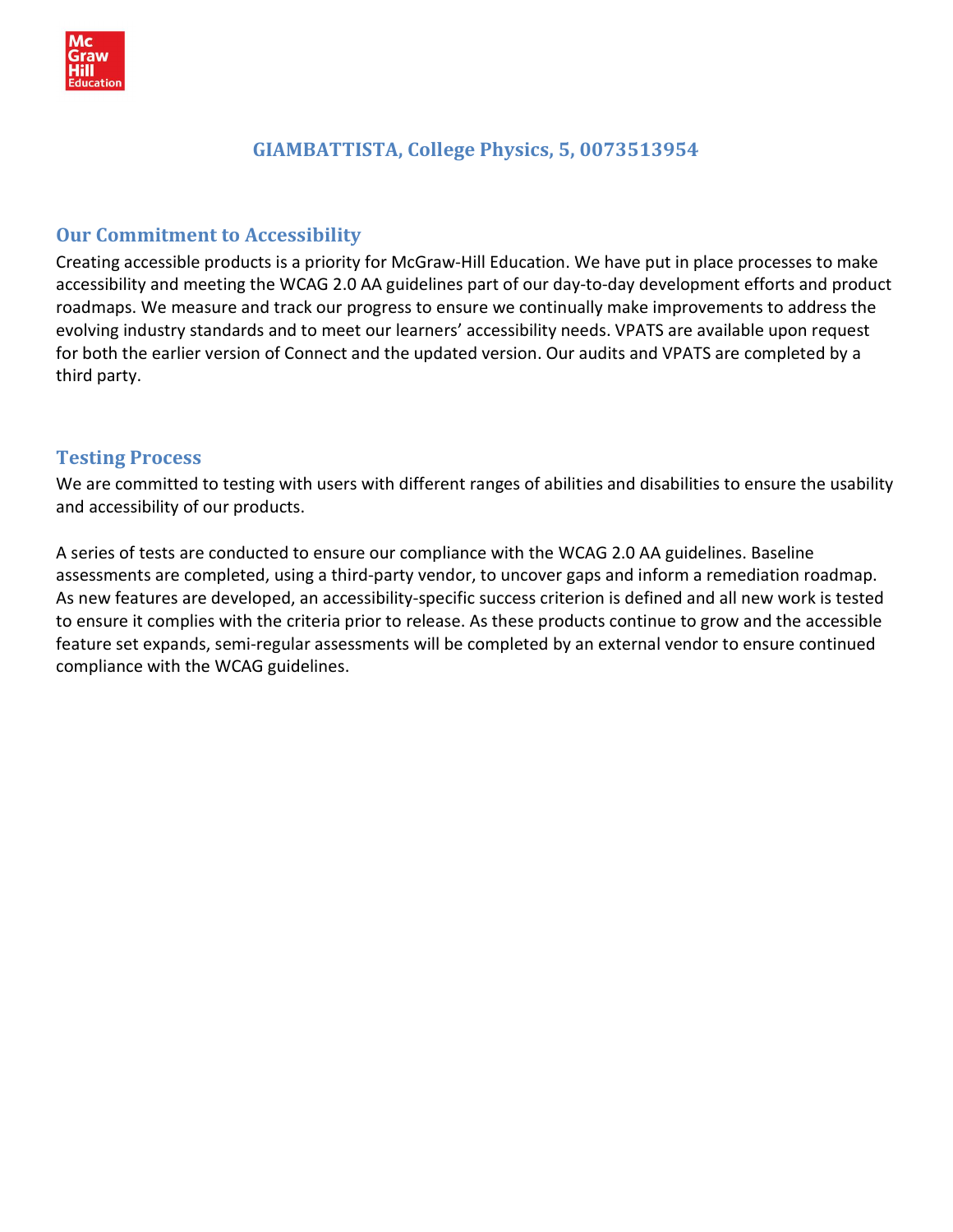

# Connect Platform

This report reflects the latest version of the Connect Platform (release June 2017) and speaks only to MHHE-developed platform elements.

| <b>Platform</b><br><b>Features</b>                                                                  | <b>Definitions</b>                                                                                                                  | <b>Status</b><br><b>Compliant</b><br>$\bullet$<br><b>Partially Compliant</b><br>$\bullet$<br><b>Not Compliant</b><br>$\bullet$                                                                                                                                                                                                                                                                                                                                                                                                                                                                    |
|-----------------------------------------------------------------------------------------------------|-------------------------------------------------------------------------------------------------------------------------------------|---------------------------------------------------------------------------------------------------------------------------------------------------------------------------------------------------------------------------------------------------------------------------------------------------------------------------------------------------------------------------------------------------------------------------------------------------------------------------------------------------------------------------------------------------------------------------------------------------|
| Images include<br>alternative text<br>(1.1.1)                                                       | Are alternative text or labels<br>provided for all platform<br>images?                                                              | <b>Partially Compliant</b><br>Text equivalents and descriptions are included for most platform<br>images, but support varies and some updates remain in select<br>information and active images.<br>Widely supported:<br>Connect (except Gradebook and Calendar)<br>EZTest<br>Power of Process<br><b>IRT</b><br>Limited support in SmartBook.<br>Content support will vary by title.                                                                                                                                                                                                              |
| Information,<br>relationships, and<br>sequence are<br>programmatically<br>defined<br>(1.3.1, 1.3.2) | Is information only conveyed<br>visually (e.g. tables for<br>layout)?<br>Is the reading/navigation<br>order logical and sequential? | <b>Partially Compliant</b><br>Information and relationships are programmatically defined<br>throughout the platform, but currently there are areas (tables,<br>certain buttons) requiring improvement that will be prioritized for<br>future development.                                                                                                                                                                                                                                                                                                                                         |
| Color provides<br>sufficient contrast and<br>is supplemented by<br>other modes<br>(1.4.1, 1.4.3)    | Does the UI meet minimum<br>4.5:1 contrast levels?<br>Does the presentation rely on<br>color alone?                                 | <b>Partially Compliant</b><br>The majority of the platform content meets or exceeds minimum<br>color contrast presentation requirements. The product generally<br>does not rely on color to communicate information, but currently<br>there are select areas requiring improvement that will be<br>prioritized for future development.<br>Widely supported:<br>Connect (except Gradebook and Calendar)<br>EZTest<br><b>Power of Process</b><br><b>IRT</b><br>Limited support in SmartBook. Color contrast is not available<br>for all aspects of the platform itself. Content will vary by title. |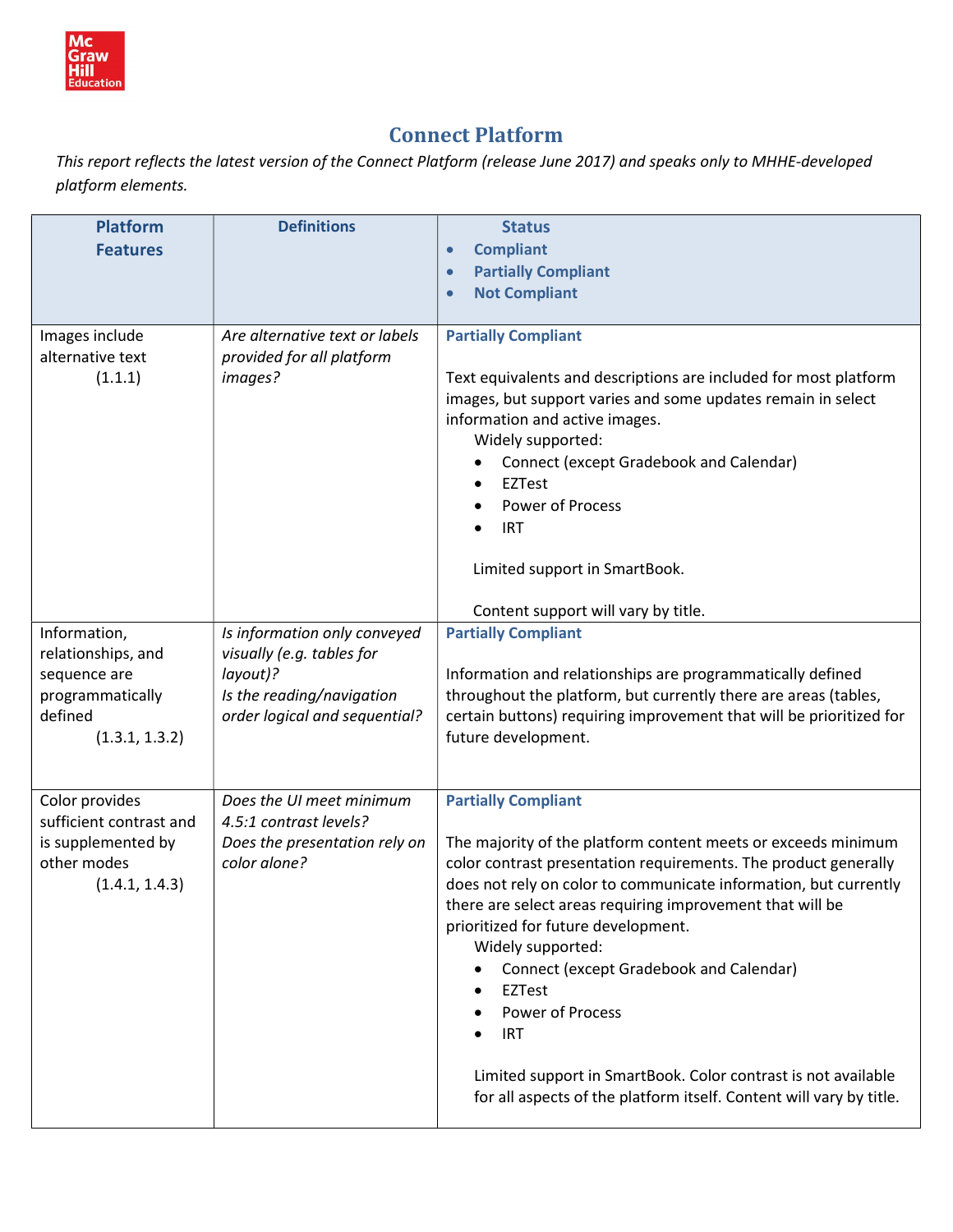

| Focus order is logically                                                                   | Is there a logical focus order?                                                                                                                   | <b>Partially Compliant</b>                                                                                                                                                                                                                                                                                                                                                                                                                                                                                                                                                                     |
|--------------------------------------------------------------------------------------------|---------------------------------------------------------------------------------------------------------------------------------------------------|------------------------------------------------------------------------------------------------------------------------------------------------------------------------------------------------------------------------------------------------------------------------------------------------------------------------------------------------------------------------------------------------------------------------------------------------------------------------------------------------------------------------------------------------------------------------------------------------|
| programmed and on-<br>screen focus is visually<br>indicated<br>(2.4.3, 2.4.7)              | Is there a visible focus<br>indicator?                                                                                                            | The majority of the platform can be navigated sequentially in a<br>meaningful order, but there are select areas identified for<br>improvement that will be prioritized for future development.<br>The platform provides a visible focus indicator for most<br>components, but there are pages identified for improvement that<br>will be prioritized for future development.<br>Widely supported:<br>Connect (except Gradebook and Calendar)<br><b>EZTest</b><br><b>Power of Process</b><br><b>IRT</b><br>Limited support in LearnSmart.                                                       |
| Media player supports<br>accessibility<br>(1.2.1, 1.2.2,<br>1.2.4, 1.2.5,<br>1.4.2, 2.2.2) | Do the platform media<br>players support transcripts,<br>captions, audio descriptions?<br>Do sounds autoplay?<br>Can users play/pause<br>content? | <b>Compliant</b><br>Platform media players support the inclusion of captions and<br>transcripts to support audio and video files. The platform does not<br>automatically play multimedia content and allows user controls of<br>the media players.                                                                                                                                                                                                                                                                                                                                             |
| Platform does not rely<br>on sensory<br>presentation<br>(1.3.3)                            | Do the instructions rely on<br>sight, sound, or a single sense<br>to understand?                                                                  | <b>Compliant</b><br>Platform instructions do not rely on sensory characteristics.                                                                                                                                                                                                                                                                                                                                                                                                                                                                                                              |
| Text can be resized and<br>accessible to screen<br>reader<br>(1.4.4, 1.4.5)                | Can the text be resized up to<br>200% without loss of content<br>or function?<br>Are images of text used for<br>presentation?                     | <b>Partially Compliant</b><br>The platform allows text to be resized without assistive technology<br>up to 200% without loss of content or functionality.<br>Platform text is not presented as images.<br>Currently some platform elements are accessible to screen<br>readers, but future development work is required to access all<br>platform text.<br>Widely supported:<br>Connect (except Gradebook and Calendar)<br><b>EZTest</b><br>$\bullet$<br><b>Power of Process</b><br><b>IRT</b><br>Limited support in SmartBook. The text content can be resized,<br>however the probes cannot. |
| Keyboard navigable<br>content<br>(2.1.1, 2.1.2)                                            | Can all platform features be<br>accessed and operated<br>without a mouse?                                                                         | <b>Partially Compliant</b><br>Much of the platform is fully accessible to keyboard navigation,<br>but there are areas identified for improvement that will be<br>prioritized for future development.<br>Widely supported:                                                                                                                                                                                                                                                                                                                                                                      |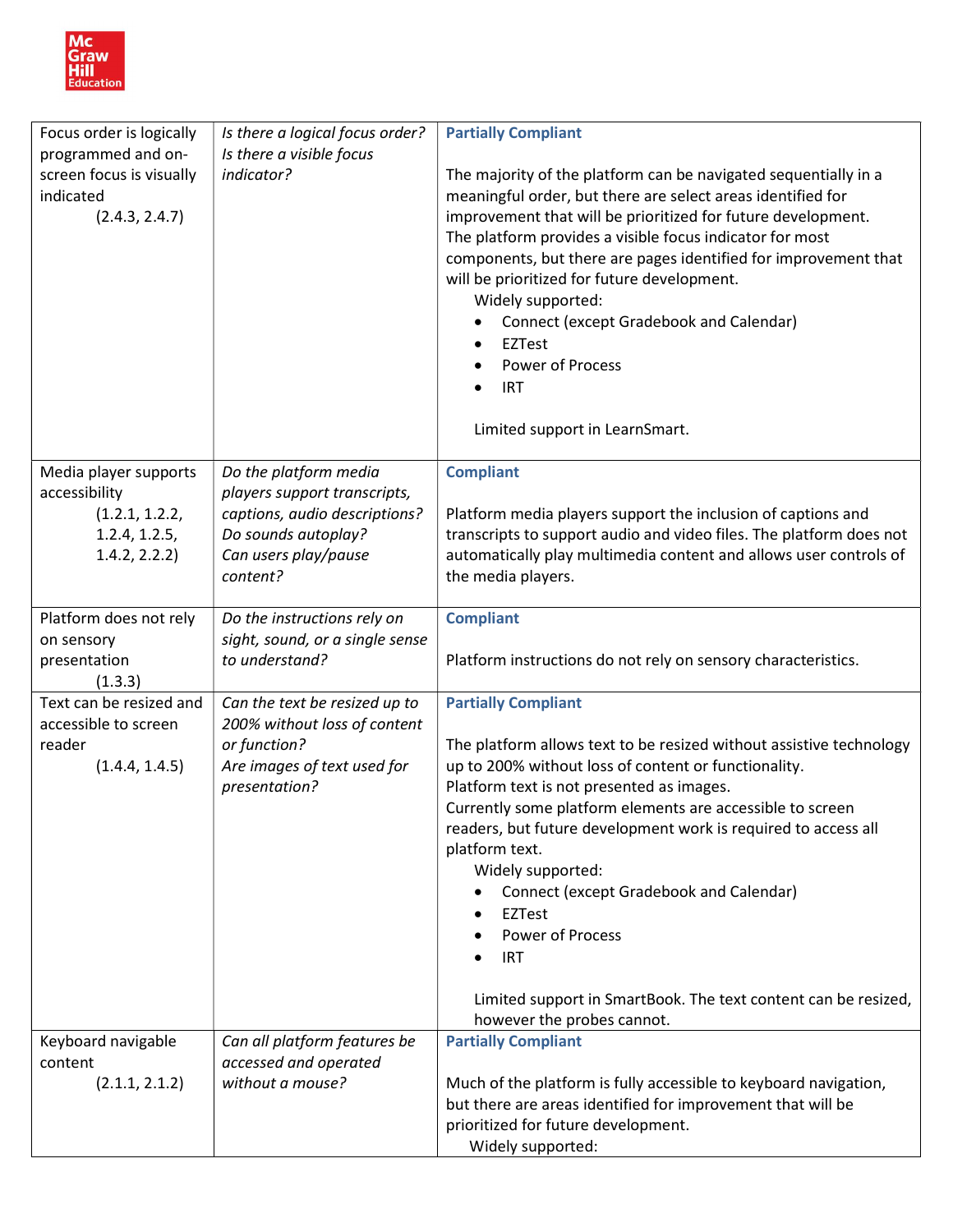

| No flashing content<br>(2.3.1)                                      | Does any content flash more<br>than 3 times/second?                          | Connect (except Gradebook and Calendar)<br>$\bullet$<br><b>EZTest</b><br>Power of Process<br><b>IRT</b><br>$\bullet$<br>LearnSmart - Reading, Practice, Platform Tools<br>Partially supported: LearnSmart - Practice and Probes<br><b>Compliant</b><br>The platform does not present any flashing content that violates<br>safely defined thresholds.                                          |
|---------------------------------------------------------------------|------------------------------------------------------------------------------|------------------------------------------------------------------------------------------------------------------------------------------------------------------------------------------------------------------------------------------------------------------------------------------------------------------------------------------------------------------------------------------------|
| Skip to content link<br>provided<br>(2.4.1)                         | Does the platform allow users<br>to skip over redundant<br>navigation links? | <b>Partially Compliant</b><br>The platform provides a mechanism to bypass blocks in certain<br>parts of the site, but there are select areas identified for<br>improvement that will be prioritized for future development.<br>Widely supported:<br><b>Connect (except Gradebook and Calendar)</b><br>EZTest<br>Power of Process<br><b>IRT</b><br>Limited support in SmartBook.                |
| Pages are titled<br>(2.4.2)                                         | Is each page programmed<br>with an informative,<br>identifying title?        | <b>Partially Compliant</b><br>Many of the platform pages are programed with titles, but there<br>are select areas identified for improvement that will be prioritized<br>for future development.                                                                                                                                                                                               |
| Form fields and<br>buttons are clearly<br>labeled<br>(2.4.6, 3.3.2) | Forms and buttons are clearly<br>named and programmatically<br>labeled?      | <b>Partially Compliant</b><br>The platform provides clear labels and instructions throughout the<br>majority of the platform, but there are select areas identified for<br>improvement.<br>Widely supported:<br>Connect (except Gradebook and Calendar)<br>Power of Process<br><b>IRT</b><br>Limited Support:<br>LearnSmart<br><b>EZTest Worksheets</b><br>Content support will vary by title. |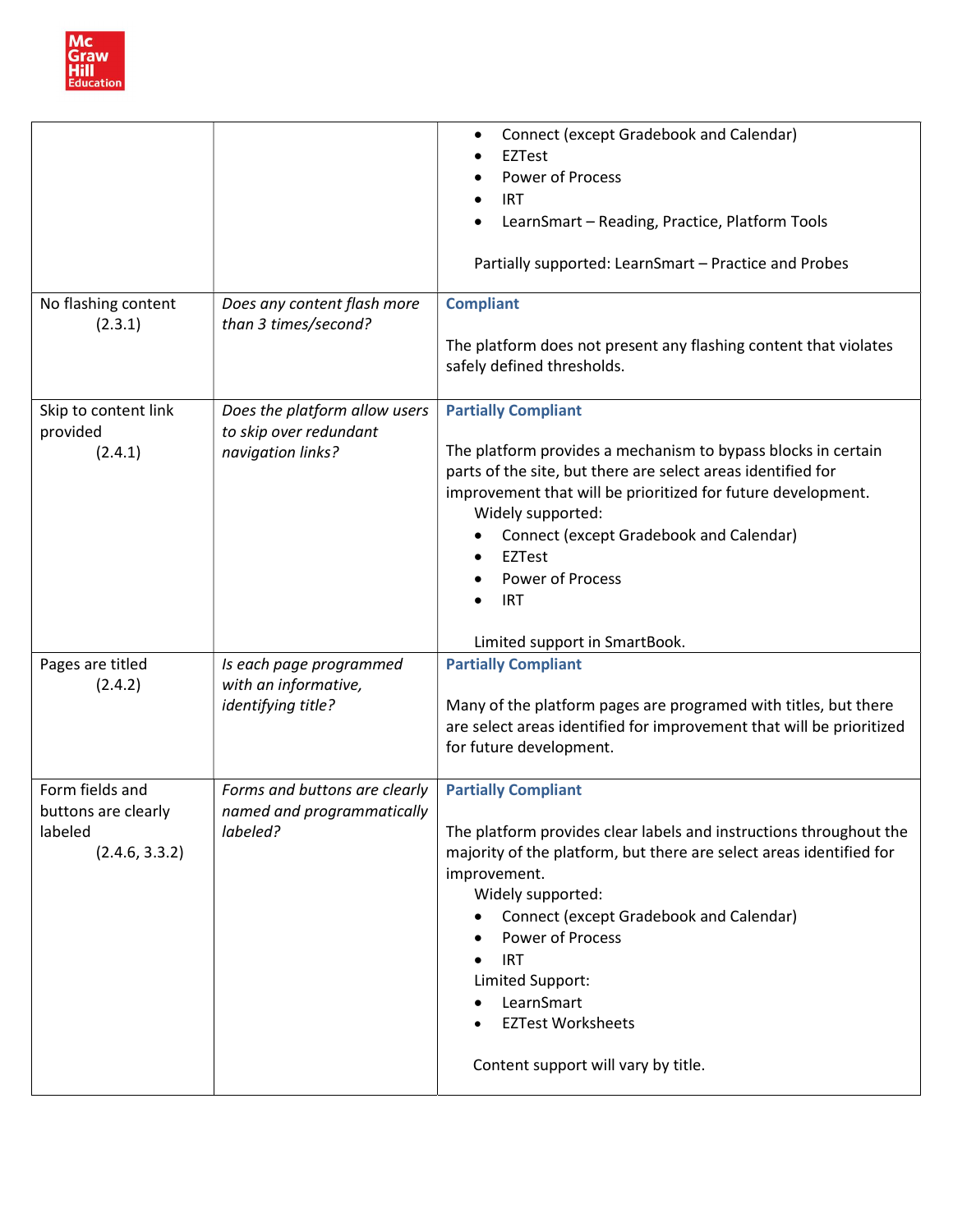

# **Content**

Alternative Text Files: We provide electronic files for use by students with disabilities. In order to send a file, we require a written request from the disability services center of your school. Requests can be submitted via Access Text Network at www.accesstext.org or submitted directly to McGraw-Hill Education. To submit to McGraw-Hill, please email us at mhe-permissions@mheducation.com or fax the request to 646-766-2019.

Many of our titles have alt descriptions of images available in a separate document provided to the DSS office. To request this file, please contact us at accessibility@mheducation.com.

McGraw-Hill Education is actively working on developing more accessible assessment experiences. In summer 2017, we updated a number of questions types with design and code improvements to improve access for student who require keyboard access and screen reader support. While some of our interactive assessment questions are not yet accessible to users of assistive technology, we continue to make improvements with each platform release.

| <b>Content Feature</b>                                                                                                | <b>Definitions</b>                                                                                                                  | <b>Status &amp; Alternatives</b>                                                                                                                                                                                                                                                                                                                                                                                                                                                                                   |
|-----------------------------------------------------------------------------------------------------------------------|-------------------------------------------------------------------------------------------------------------------------------------|--------------------------------------------------------------------------------------------------------------------------------------------------------------------------------------------------------------------------------------------------------------------------------------------------------------------------------------------------------------------------------------------------------------------------------------------------------------------------------------------------------------------|
| eBook is operable without a<br>mouse (keyboard navigable)<br>and can be accessed using<br>alternative output devices. | Can the user navigate<br>through the eBook and<br>any link embedded<br>using keyboard<br>navigation and/or<br>assistive technology? | While MHE has made great strides in improving the accessibility<br>of the original SmartBook, SmartBook 2.0 was built from the<br>ground up with accessibility in mind, and includes appropriate<br>color contrast, keyboard navigation, and screen reader usability,<br>to support students with accessibility needs. A full accessibility<br>audit will be completed soon!                                                                                                                                       |
|                                                                                                                       |                                                                                                                                     | Offered alongside SmartBook as a reading option for many of<br>our recent titles, our new eBook was built with accessibility in<br>mind. Vision-impaired users were recruited for testing sessions<br>for both laptop and mobile-app versions. A recent technical<br>audit shows that the majority of the reading experience is<br>accessible, but there are still limitations with highlighting and<br>with some multimedia content interactions. Continued<br>development is underway to increase accessibility. |
| eBook images have alternative<br>descriptions/alternative text                                                        | Are the alt descriptions<br>embedded in the<br>eBook? Can a screen<br>reader access the<br>images?                                  | Alt descriptions are embedded within the files. Students using<br>assistive technology may find it difficult to navigate to them at<br>this time, due to the constraints of the technologies available. A<br>file containing the alt descriptions can be supplied upon<br>request. To request, please contact us at the information listed<br>above.                                                                                                                                                               |
| Videos are closed captioned<br>and/or transcripts are available                                                       | Are videos and the<br>transcripts able to be<br>delivered outside of<br>Connect and provided<br>to DSS offices?                     | Videos are not offered with this title.                                                                                                                                                                                                                                                                                                                                                                                                                                                                            |